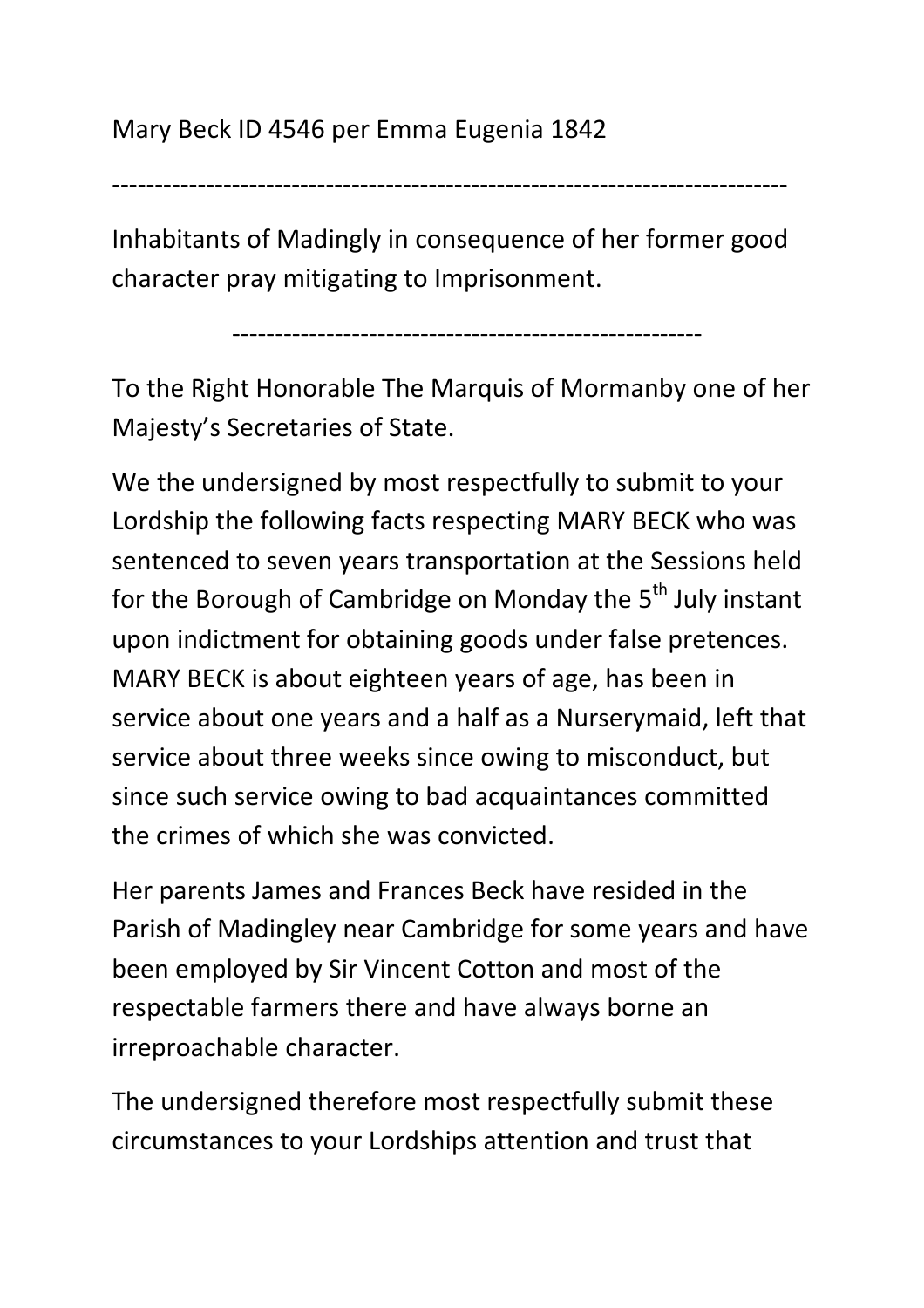considering the youth of the prisoner and that this is her first offence your Lordship will reconsider the case as one in which the punishment might with propriety be mitigated to imprisonment for some term.

Philip Cotton

John Hind - Officiating Minister of Madinley

George Kent - Farmer

Thomas Morris – Farmer

William Hodson – Farmer

Susan Ansell – Publican

Thomas Woods – Draper , from whom part of the goods were obtained.

And another 12 signatures.

---------------------------------------------------------------------------------

MARY BECK aged 18

Occupation – Nurseymaid

Cambridge Borough Quarter Sessions July 1841

Obtaining goods by false pretences

7 years transportation

Series – HO 18

Source – Home Office Criminal Petitions Series II

Piece Number 58